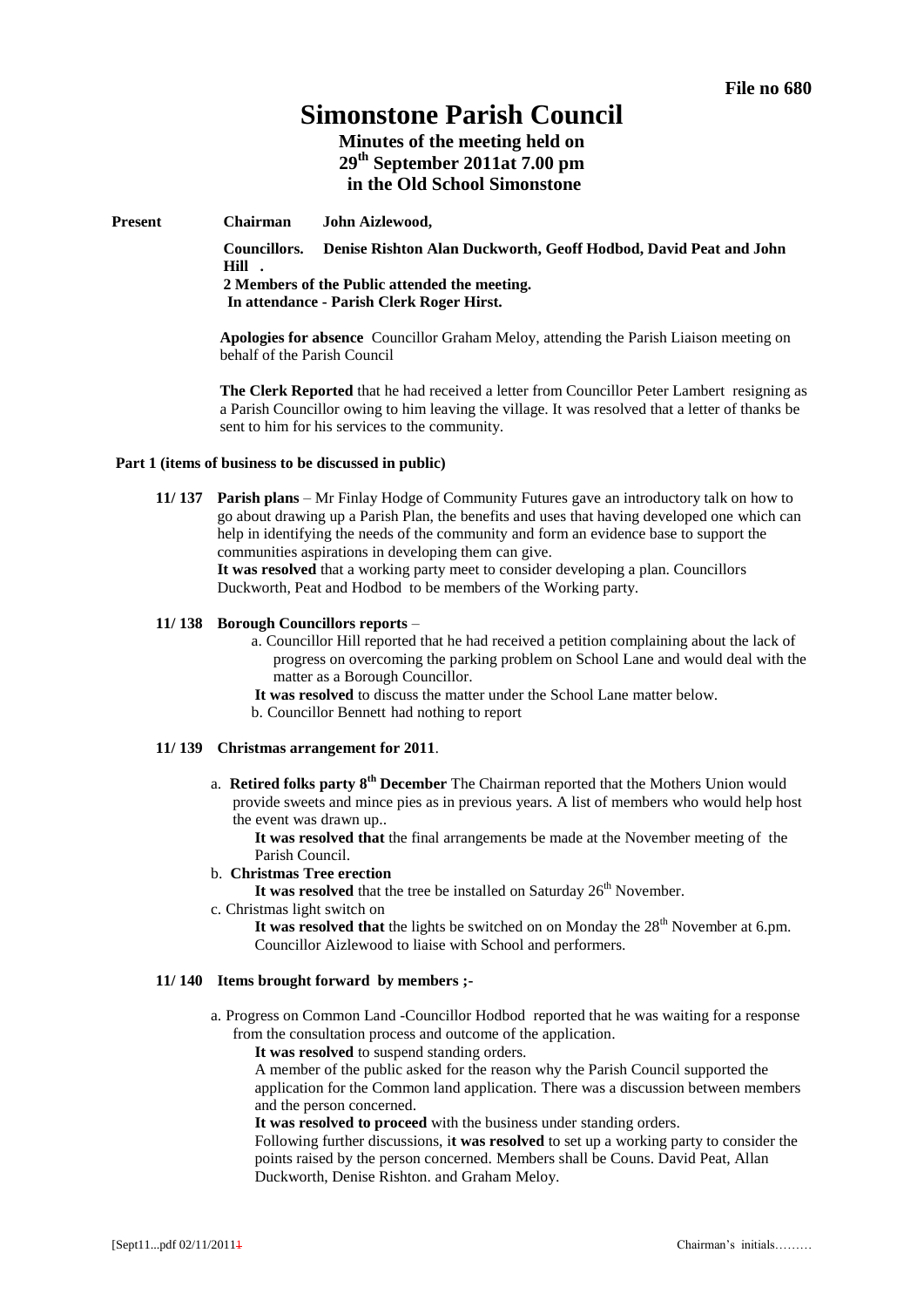b. **Pump House Wood**. The Clerk reported that he had received a response from RVBC Planning Department.

**It was resolved** that the letter be discussed at the next Parish Council meeting.

c. **School Lane**- The Clerk reported that he had received a reply from the Head teacher and that he had requested the LCC to consider using the land adjacent to the school to relieve congestion on the Lane.

Councillor Hill reported that he had received a petition complaining about the lack of progress on overcoming the problem and would deal with the matter as a Borough Councillor.

Councillor Duckworth read out a letter he had received from the Local Police Support Officer Di Bioletti, concerning disturbances between residents, parents and staff at the school due to parking problems. She requested that if there are any problems in the future the police should be informed so that they can take the appropriate action. **It was resolved** that a working party be set up to review the matters to date. The working party members shall be Couns. Peat, Meloy, Rishton and Hodbod and the email from the

police to be forwarded to the Lancashire Education Committee as recent evidence of the problems being experienced by both the staff at the School and residents.

d. **Martholme Viaduct** – The Chairman reported that had received a letter from the Chairman of Read Parish Council requesting support for the reopening of the footpath across the viaduct.

**It was resolved** that a letter in support of Read Parish Council's request to reopen the footpath be sent to Lancashire County Council**.** 

- e. **Bars for the Jewel- It was resolved** that three bars for the civic regalia be purchased.
- **11/ 141 Speed Indicator Device (SPID)** The Clerk reported that Sabden pc proposed a rental fee of £40 per month for the SPID on a 3 month trial basis. The rent will include charging. The Sabden lengthsman will put it up  $\&$  take it down as necessary. His charge is currently £12 per hour & it is anticipated no more than 4 hrs per month will be required. Any additional insurance costs will be charged at cost. The basis if the hire is two weeks per month.
- **11/ 142 Report of the NALC Conference** Sheffield Coun. David Peat presented a report on the proceedings and he found it very informative especially on recent legislation. ie. Neighbourhood Planning, Power of well being, and the Localism Bill which included the Right to Plan, Build, Challenge and Buy. Copies of the report were distributed to members present. **It was resolved to note the report.**
- **11/ 143 Planning Applications.**
- **11/ 144 LCC**

#### a. **Consultation the LCC Local Transport Plans 3**

**It was resolved** that the following resolution be confirmed as the Parish Council's response.

"Simonstone Parish Council welcome the opportunity to comment on this draft proposal for LTP3. Overall this plan provides sound proposals for addressing the issues across the county. Further to this, it is our strong recommendation that a specific impact assessment must be made as part of the strategic infrastructure planning and provision for opening up employment opportunities within the region. This assessment must specifically focus on the proposal delivering a potential increase in Private and Commercial Vehicle traffic volumes, involving the A671 section through the villages of Read and Simonstone. This is the only major route into the Ribble Valley from Burnley, Manchester and South Easterly direction."

**11/ 145 Parish and Town Steering Group Meeting** – Coun Duckworth reported that progress had been made on the development of the three tier schemes though there had been a disappointing response from Parish Councils (12%) throughout the Counties Council Consultation exercise.